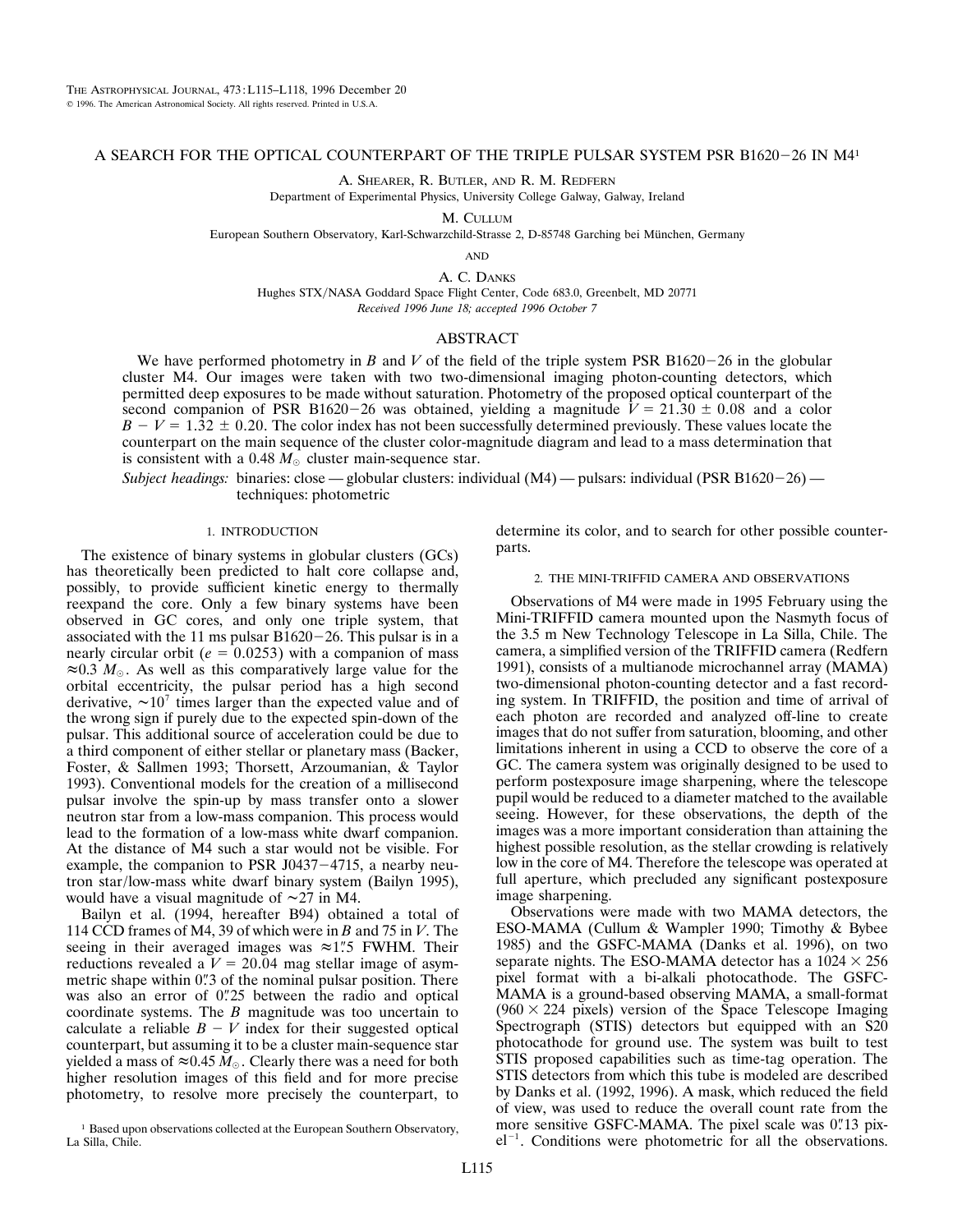TABLE 1 OBSERVATION LOG

| O DULINI ILIUI LUU                          |                      |                    |        |                      |  |  |  |  |  |
|---------------------------------------------|----------------------|--------------------|--------|----------------------|--|--|--|--|--|
| Date                                        | Exposure<br>(s)      | Detector           | Filter | Seeing<br>(arcsec)   |  |  |  |  |  |
| 1995 Feb 26<br>1995 Feb 27<br>1995 Feb $27$ | 3003<br>1849<br>2618 | GSFC<br>ESO<br>ESO | в<br>B | 0.81<br>0.91<br>0.57 |  |  |  |  |  |

Table 1 shows a log of the observations. They were specifically designed to be efficient in locating the PSR  $1620-26$  candidate and its neighbors on the cluster color-magnitude diagram (CMD). The two deep exposures in *B* were necessary to show the cluster main sequence clearly down to 20th magnitude and, by extrapolation, to fainter magnitudes.

# 3. DATA REDUCTION

#### 3.1. *Initial Reduction*

The photon data in each exposure were shift-and-add sharpened and flat-fielded to produce integrated CCD-like images, using software developed in Galway (Obyrne et al. 1991; Morris 1995). Because the telescope was operated at full aperture, a significant degree of resolution improvement over the prevailing long-exposure seeing would not be expected; but the removal of telescope wobble typically yielded a 20% resolution improvement, with subsequent benefits to star detection and photometry. The final resolution of the three images is also indicated in Table 1. A shifted and scaled dark frame was then subtracted from the GSFC-MAMA *B* image; the ESO-MAMA has essentially zero dark counts within the exposure times utilized, and thus no correction was required for the other two images. The upper three panels of Figure 1 (Plate L17) show the three final images, with the position of PSR  $1620-26$  circled on each.

# 3.2. *Photometric Reduction*

Using the implementation of DAOPHOT2 (Stetson 1994) in the external IRAF package DAOPHOTX, standard photometric reductions were first performed on the images, each with its own self-determined star list, until an accurate pointspread function (PSF) was computed for each. The PSFs were spatially invariant, consisting of an analytic Moffat function plus one lookup table of residuals. Each image and its PSF were then fed into an STSDAS MEM maximum entropy restoration (Wu 1994); a small number of MEM iterations was chosen to avoid overfitting and background noise amplification. The bottom panel of Figure 1 shows the MEM-restored *V* image. Although not photometrically reliable, two crucial benefits accrued from the enhanced resolution of the MEMrestored images. First, the restored *V* image, with its better initial seeing and greater depth down the main sequence, was used to determine the most complete star list possible. Second, it was now possible to employ the routines in the external IRAF package IMMATCH to accurately coordinate-transform this master star list to the *B* images, by using 70–150 common stars on the MEM-restored images to map full third-order geometric transformations. The rms transformation residuals for these stars were of order 0"02.

After these steps, IRAF DAOPHOTX was used again to recompute PSFs for each image and to fit and subtract all the stars in the master star list. Because of the variable reddening toward M4 (Dixon & Longmore 1993), standardizing of the instrumental magnitudes was accomplished by adopting the parameters of Kanatas et al. (1995); errors in the zero points



FIG. 2.—Color-magnitude diagram of M4 field

of  $\sim 0.1$  mag are possible but do not impact on our discussion below.

### 4. DISCUSSION

Figure 2 shows the (nondereddened) CMD of the field around PSR  $1620-26$ . This only shows those stars that were well measured on all three images. We shall now explain what constitutes a "well-measured" star. First, any star that was common to all three images but lying near the edge of any one has not been included, as its measurement is likely skewed by unsubtracted stars whose centers lie just off the edge of that image. Inspection of the DAOPHOTX CHI and SHARP statistics supports this approach. Second, an acknowledged problem with ALLSTAR in DAOPHOTX is that, while allowing the stars to be recentered during the profile fitting, the positions of some of the faintest stars may be greatly shifted to peaks in the subtraction noise of nearby very bright stars, thereby increasing the scatter in the CMD. On the other hand, switching off recentering does not yield an optimal fit to many of the stars, because of small residual errors in the coordinate transformation (due to image-plane distortions and localized seeing variations after image sharpening). We therefore performed photometry on the *B* images both with and without recentering and took the recentered measurements as the final values for each star unless its position had been shifted by more than 0.5 pixel (well outside the possible error in the coordinate transformations), in which case we used the nonrecentered measurements.

The *B* measurements were then averaged before calculating the  $B - V$  index. The averaging was weighted by the relative depth of the two exposures in *B*, as the longer exposure with the more sensitive GSFC-MAMA had detected 3.7 times the amount of flux per star compared with the ESO-MAMA exposure. Together with the slightly better seeing on the GSFC-MAMA image, this greater depth led to superior photometry of the fainter stars in the field, an advantage that was preserved by the weighted averaging. However, this approach yields no such advantage for the photometry of stars in the upper portion of the CMD, where the Poissonian errors are very low; in fact, the deeper flat fields we had recorded for the ESO-MAMA permitted slightly better photometry in this regime, with the result that weighting the averages toward the GSFC-MAMA photometry actually broadens somewhat the color spread in the upper portion of the CMD. This is an acceptable drawback because we are primarily interested in optimal photometry of the fainter regime.

We noted that the brightest few stars in the full field, at the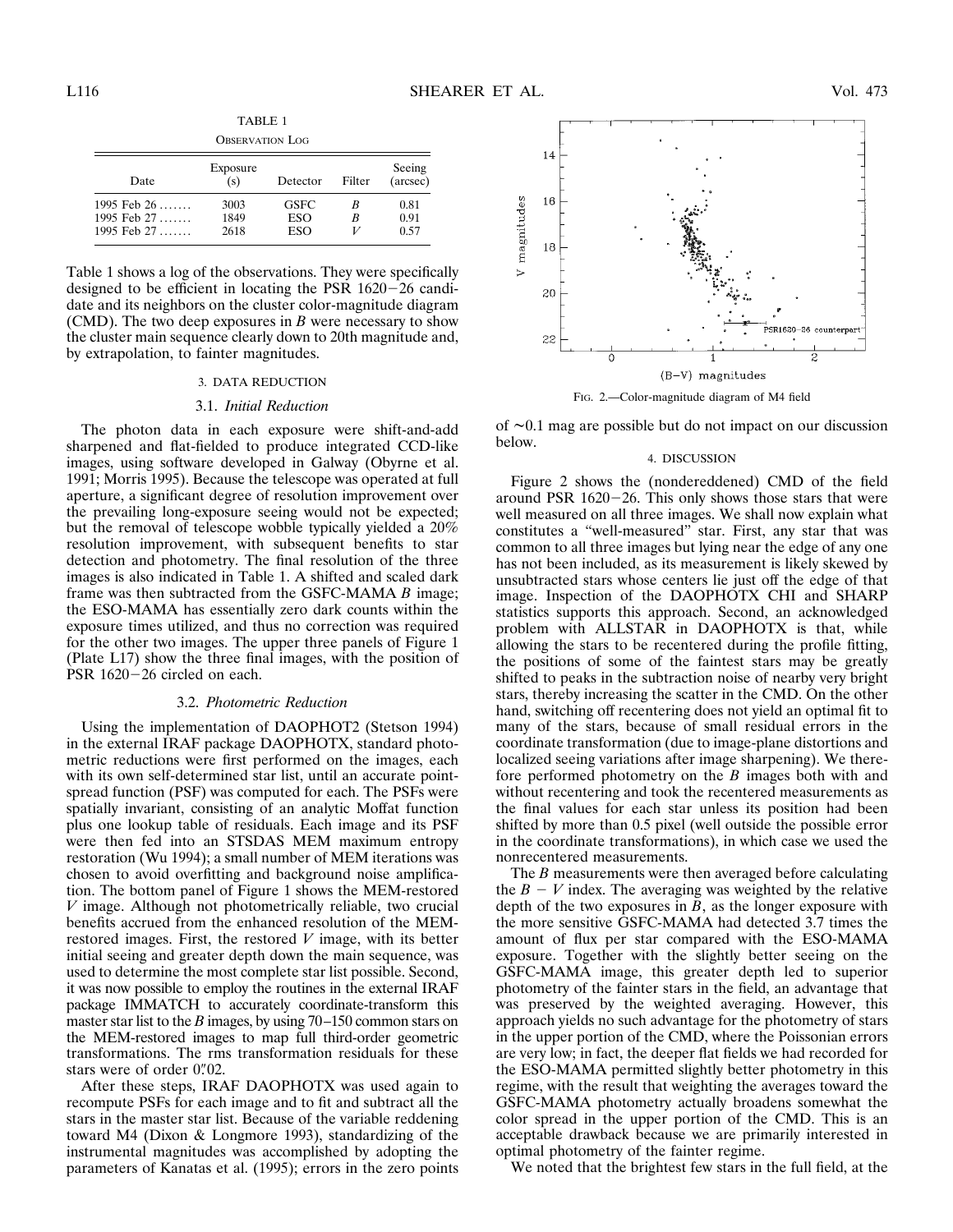|        | POSITION         |                   | MAGNITUDE ON EACH IMAGE |                           |                         |                       |                 |
|--------|------------------|-------------------|-------------------------|---------------------------|-------------------------|-----------------------|-----------------|
| ID     | East<br>(arcsec) | North<br>(arcsec) | V<br>(mag)              | $B_{\text{ESO}}$<br>(mag) | $B_{\rm GSFC}$<br>(mag) | $B_{\rm av}$<br>(mag) | $B-V$<br>(mag)  |
|        | 4.54             | $-0.69$           | $18.23 \pm 0.01$        | 18.99                     | 18.93                   | 18.95                 | $0.72 \pm 0.01$ |
|        | 3.42             | $-4.72$           | $17.07 \pm 0.00$        | 17.80                     | 17.78                   | 17.79                 | $0.72 \pm 0.01$ |
| 172.   | 3.76             | $-1.08$           | $18.73 \pm 0.01$        | 19.59                     | 19.54                   | 19.56                 | $0.83 \pm 0.02$ |
|        | 3.23             | $-0.17$           | $19.86 \pm 0.03$        | 20.85                     | 20.94                   | 20.91                 | $1.05 \pm 0.04$ |
|        | 2.68             | $-0.73$           | $18.84 \pm 0.01$        | 19.77                     | 19.73                   | 19.75                 | $0.91 \pm 0.02$ |
|        | 2.77             | 1.75              | $17.55 \pm 0.00$        | 18.29                     | 18.25                   | 18.26                 | $0.72 \pm 0.01$ |
|        | 2.95             | 5.14              | $18.85 \pm 0.02$        | 19.83                     | 19.84                   | 19.84                 | $0.98 \pm 0.03$ |
|        | 0.88             | $-5.46$           | $17.51 \pm 0.00$        | 18.24                     | 18.25                   | 18.25                 | $0.73 \pm 0.01$ |
| $280$  | 1.86             | 5.13              | $19.69 \pm 0.05$        | 20.71                     | 20.83                   | 20.79                 | $1.11 \pm 0.08$ |
|        | 0.58             | 1.41              | $20.22 \pm 0.05$        | 21.64                     | 22.26                   | 22.05                 | $1.83 \pm 0.16$ |
| 341.   | $-0.55$          | $-2.81$           | $20.99 \pm 0.06$        | 21.85                     | 22.51                   | 22.29                 | $1.30 \pm 0.11$ |
|        | 0.19             | 5.02              | $14.20 \pm 0.00$        | 15.22                     | 15.11                   | 15.15                 | $0.95 \pm 0.00$ |
|        | $-0.91$          | $-4.64$           | $17.09 \pm 0.00$        | 17.79                     | 17.80                   | 17.80                 | $0.71 \pm 0.01$ |
|        | $-0.33$          | 0.32              | $21.30 \pm 0.08$        | 21.82                     | 23.04                   | 22.62                 | $1.32 \pm 0.20$ |
|        | $-0.70$          | 1.69              | $16.40 \pm 0.00$        | 17.24                     | 17.26                   | 17.25                 | $0.86 \pm 0.00$ |
|        | $-2.84$          | $-5.27$           | $16.67 \pm 0.00$        | 17.40                     | 17.40                   | 17.40                 | $0.73 \pm 0.01$ |
| 442.   | $-2.99$          | $-0.11$           | $18.17 \pm 0.01$        | 19.06                     | 19.02                   | 19.03                 | $0.86 \pm 0.01$ |
|        | $-2.76$          | 1.73              | $22.04 \pm 0.16$        | 23.51                     | 22.43                   | 22.80                 | $0.76 \pm 0.30$ |
| 444.   | $-2.26$          | 3.97              | $16.43 \pm 0.00$        | 17.26                     | 17.12                   | 17.17                 | $0.74 \pm 0.01$ |
|        | $-2.48$          | 3.49              | $18.41 \pm 0.04$        | 19.62                     | 19.26                   | 19.38                 | $0.97 \pm 0.06$ |
| $1696$ | $-0.11$          | 1.62              | $19.16 \pm 0.05$        | 21.58                     | 19.94                   | 20.50                 | $1.34 \pm 0.12$ |

TABLE 2 STARS WITHIN 6" OF THE NOMINAL PULSAR POSITION MEASURED ON ALL THREE IMAGES

level of the horizontal branch, appear to be 0.1–0.2 mag too faint in *V* and too blue in  $B - V$  by the same amount. This resulted from slight localized nonlinearities in the detector behavior, arising under the high local photon-event rates sustained when operating in excellent seeing with the broadband *V* filter and the full 3.5 m aperture of the telescope. Inspection of the DAOPHOTX CHI and SHARP statistics confirmed that a nonlinear response altered the core profiles of these few particular stars. This is further evidenced in Figure 3 by the residuals left after subtraction of the three brightest stars on this section of the *V* image. However, we stress that this has no bearing on the photometry of stars fainter than  $V \approx 14$ .

We measured 21 stars, on all three images, that lie within  $6<sup>′</sup>$ of the pulsar position. The positions, individual magnitude determinations, and colors of these 21 stars are listed in Table 2. Star 350 corresponds to the B94 optical counterpart of PSR  $1620 - 26$ 

From Table 2 and the CMD, it is clear that the B94 optical counterpart of PSR  $1620-26$  is located on or near the cluster main sequence. This is the first time that its color  $(B - V = 1.32 \pm 0.20)$  has been determined. At  $V =$  $21.30 \pm 0.08$ , it is 1.26 mag fainter than the determination of B94, who also used DAOPHOT2 to perform the photometry on their low-resolution CCD images. There are no relative zero-point errors, between the sources used to calibrate the two sets of photometric results, that can explain such a large discrepancy—Kanatas et al. (1995) give  $V(HB) = 13.50$ , for example, in close agreement with the  $V(HB) = 13.45$  given by Cudworth & Rees (1990). However, the discrepancy is understandable in light of the known tendency of both DAOPHOT and DAOPHOT2 to overestimate the magnitudes of stars near the signal-to-noise limit (Debray et al. 1994), a limit that was set by the poor, uncorrected seeing in the case of B94. This tendency is also illustrated in Table 2 by the fact that the magnitude of the counterpart determined from the ESO-MAMA *B* image is much brighter than that determined from the GSFC-MAMA *B* image, which was both deeper and sharper. Thus we found that the CMD with the lowest scatter for faint stars was that produced by the weighted-averaging approach described above, and it should be noted that the dominant source of error in the color of the counterpart is its low signal-to-noise ratio at  $B \approx 22.5$ , rather than the crowding with its bright neighbor (star 359). The error in  $V$  is also predominantly due to Poissonian signal-to-noise ratio, but at  $\pm 0.08$  it is smaller than the estimated error in the zero-point calibration.

Figure 3 shows high-contrast gray-scale reproductions of identical sections of the original  $\overline{V}$  image, the MEM-restored *V* image, and finally the original *V* image with all the stars subtracted except the optical counterpart. The circle marking the counterpart has the same size on the sky as that in Figure 1. Star 350 is 0"4 from the nominal pulsar position, closer than any of the other detected stars. Table 2 gives astrometric information for these 21 stars within  $6$ " of the nominal pulsar position. Our astrometry was based upon the positions in B94, as our field of view was too restricted to include secondary astrometric standards. Thus the astrometric errors, with respect to the pulsar, for the stars in Table 2 are a function of three sources: the error estimated by B94 of 0"25 between the radio and optical coordinate systems, the error in the transformation from the astrometry of B94 to our uncalibrated system, and the individual centroiding errors in our star positions. Even for faint stars, this third component is unlikely to be greater than 0"02, because of the precautions taken with recentering when performing the photometry, as discussed above; we estimate the second component to be 0"01 in right ascension and less than 0"02 in declination, as these were the rms residuals of the transformation between our system and the eight stars whose astrometry is unaffected by blending in the B94 study. Summing these error components, we find that they may not entirely account for the 0"4 difference between the nominal pulsar position and the position of star 350.

We adopt a distance modulus of 11.22, which, combined with an  $E(B - V)$  of 0.37 (Dixon & Longmore 1993), yields a mass of  $\approx 0.48$  *M*<sub> $\odot$ </sub> (Green, Demarque, & King 1987). We found that a value of [Fe/H] of  $-1.27$  and an age of 17 Gyr yielded a best fit to our CMD. We also found that other isochrones (VandenBerg & Bell 1985; Bergbusch & Vanden-Berg 1992) do not change the mass determination significantly.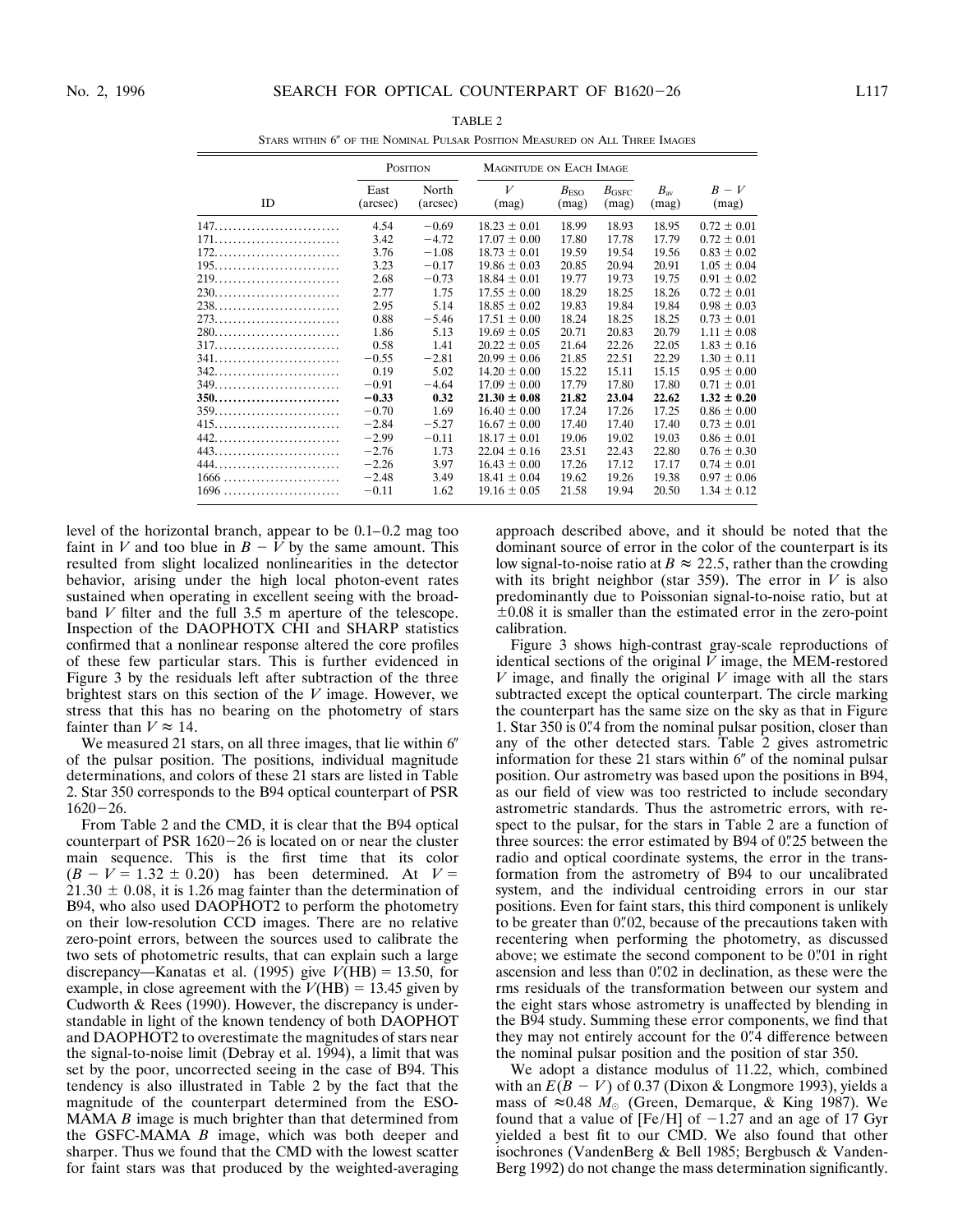

FIG. 3.—A  $200 \times 150$  pixel ( $26'' \times 19''$ .5) section of the ESO-MAMA *V* image. *Top to bottom*: High-contrast gray-scale reproductions of the original *V* image, the MEM-restored *V* image, and finally the original *V* image with all the stars subtracted except the optical counterpart. East is up, north is to the right. The circle marking the counterpart has the same size on the sky as that in Fig. 1. A faint strip of emission nebulosity appears to run diagonally across the image.

#### 5. CONCLUSION

Our magnitude and color measurements of Bailyn et al.'s (1994) optical counterpart of PSR  $1620-26$  lead to a mass determination that is consistent with a  $0.48 M_{\odot}$  cluster mainsequence star. This is in contrast with the similar mass calculated by B94, using the same isochrones, for their star, which was 1.3 mag fainter. Their reduced magnitude can be understood in terms of the effects of blending in the earlier study. Our mass determination does not constrain the eccentricity of the orbit (Michel 1994), but it can be consistent with a large eccentricity, predicted by most evolution scenarios involving binary-binary or binary–single-star interactions (see Rasio, McMillan, & Hut 1995; Hut et al. 1992).

We measured 21 stars in both  $B$  and  $V$  within  $6''$  of the pulsar's position, compared with 16 in *V* from B94. With more stars near the pulsar, the probability increases that the optical counterpart candidate nearest to the pulsar's position is just a positional coincidence of an unassociated cluster member. From Monte Carlo simulations, based on the measured stellar density, we found that there was a probability of 0.09 that a star would be located within 0"4 of the nominal pulsar position. This probability increases to 0.17 when we include in our simulations an extra 19 stars within  $6''$  of the pulsar position, which had been measured either in *V* only or in *V* but only once in *B*.

We have also demonstrated that two-dimensional photoncounting detectors can take observations in the core of a globular cluster without the saturation problems that would limit the use of CCDs. This will be important in future ground-based surveys of variability in crowded field regions. In particular, it will now be possible to survey, over a prolonged period, the core regions of dense globular clusters in order to look for close binary systems, such as dwarf novae, in outburst. To date, such surveys have only been possible in the outer regions of a cluster, where the density of binaries is expected to be low (see, e.g., Shara, Bergeron, & Moffat 1994). Using detectors like the MAMA, such surveys, in which prolonged observation as well as high resolution is required, will be possible into the center of a globular cluster, where the density of binaries should be high, using ground-based telescopes.

We would like to thank the Irish Development Agency FORBAIRT for their support of this work under grant 930896. Paulo Garcia is thanked for his help during the taking of these observations. The European Southern Observatory and NASA Goddard Space Flight Center are thanked for the provision of their MAMA detectors. We are grateful to François Ochsenbein of CDS, Strasbourg, for specially making the Revised Yale Isochrone electronic data available to us.

# **REFERENCES**

- 
- 
- Backer, D. C., Foster, R. S., & Sallmen, S. 1993, Nature, 365, 817<br>Bailyn, C. D., Rubinstein, E. P., Girard, T. M., Dinescu, D. I., Rasio, F. A., &<br>Bailyn, C. D., Rubinstein, E. P., Girard, T. M., Dinescu, D. I., Rasio, F.
- 
- 
- Cullum, M., & Wampler, E. J. 1990, Messenger, 61, 58
- Danks, A. C., Joseph, C., Bybee, R., Argebright, V., Abraham, J., Kimble, R., & Woodgate, B. 1992, in Proc. ESA Symp. on Photon Detectors for Space Instrumentation, ed. T. D. Guyenne & J. J. Hunt (ESA SP-356) (Paris: ESA), 269
- Danks, A. C., et al. 1996, in Science with the *Hubble Space Telescope* II, ed. P. Benvenuti, F. D. Macchetto, & E. J. Schreier (Baltimore: STScI), 579
- 
- Debray, B., Llebaria, A., Dubout-Crillon, R., & Petit, M. 1994, A&A, 281, 613<br>Dixon, R. I., & Longmore, A. J. 1993, MNRAS, 265, 395<br>Green, E. M., Demarque, P., & King, C. R. 1987, The Revised Yale Isochrones<br>and Luminosity
- Hut, P., et al. 1992, PASP, 104, 681
- Kanatas, I. N., Griffiths, W. K., Dickens, R. J., & Penny, A. J. 1995, MNRAS, 272, 265
- Michel, F. 1994, ApJ, 432, 239
- 
- Morris, P. W. 1995, Univ. Coll. Galway Internal Software Rep. 95S Obyrne, C., Jordan, B., O'Kane, P., Redfern, R. M., Shearer, A., & Wouts, R. 1991, Irish Astron. J., 20, 282
- 
- 
- Rasio, F. A., McMillan, S., & Hut, P. 1995, ApJ, 438, L33<br>Redfern, R. M. 1991, Vistas Astron., 34, 201<br>Shara, M. M., Bergeron, L. E., & Moffat, A. F. J. 1994, ApJ, 429, 767<br>Stetson, P. B. 1994, PASP, 106, 250
- 
- Thorsett, S. E., Arzoumanian, Z., & Taylor, J. H. 1993, ApJ, 412, L33
- Timothy, J. G., & Bybee, R. L. 1985, Proc. SPIE, 687, 1090
- 
- VandenBerg, D. A., & Bell, R. A. 1985, ApJS, 58, 561 Wu, N. 1994, in The Restoration of *HST* Images and Spectra—II, ed. R. J. Hanisch & R. L. White (Baltimore: STScI), 58